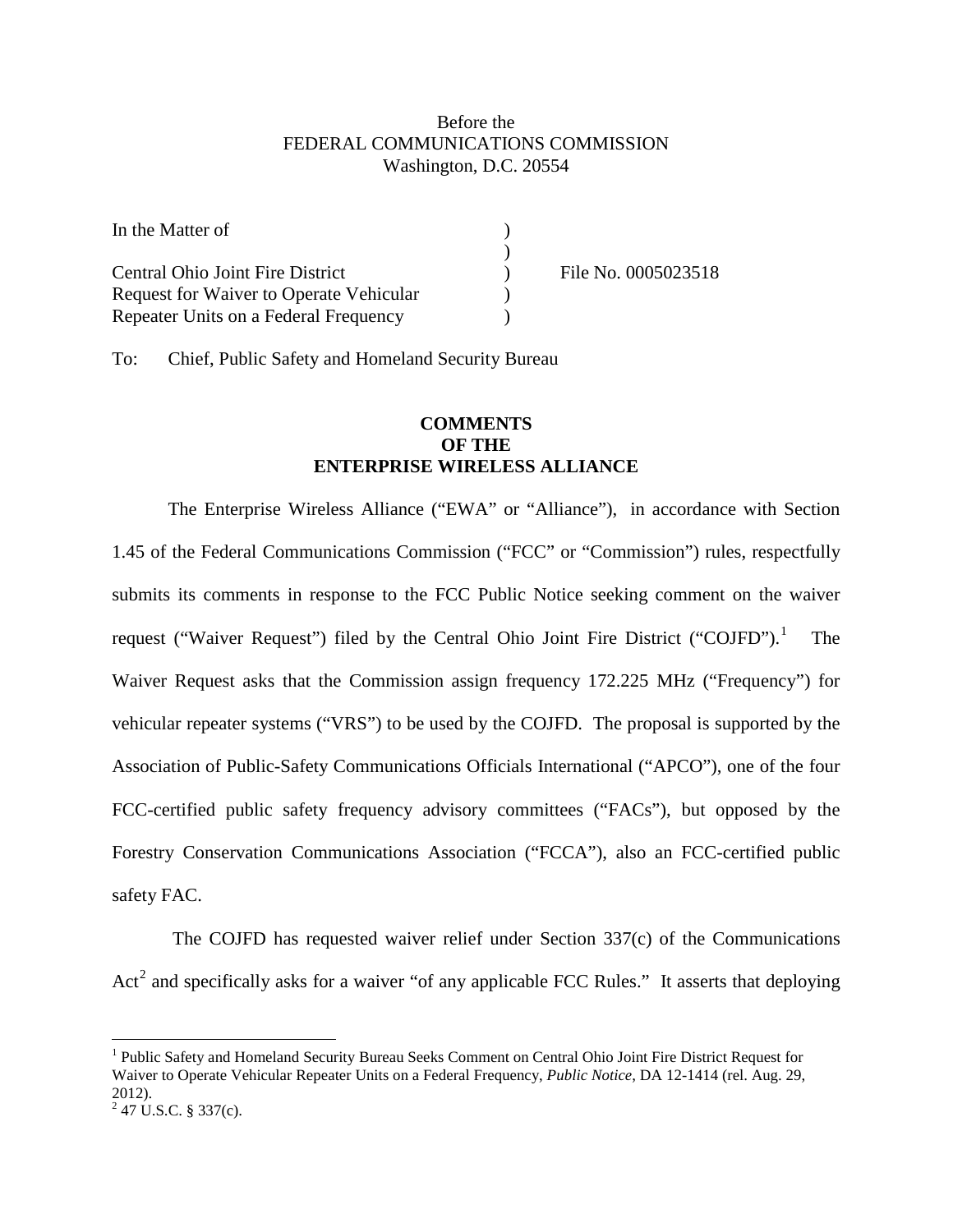VRS on the Frequency would serve the public interest by improving "on-scene" information exchanges and interoperability, thereby making productive use of fallow spectrum. It states, and APCO agrees, that the Frequency is the most suitable for this purpose since it provides what both entities describe as the necessary frequency separation between the COJFD's VHF operating frequency and the frequency on which the VRS units manufactured by Pyramid Communications, Inc. ("Pyramid") would transmit.<sup>[3](#page-1-0)</sup>

FCCA argues that the COJFD failed to request waivers of various rules that make the Frequency unavailable for its use. In particular, it states that the Frequency is allocated primarily for Federal Government use and only secondarily for non-Federal entities engaged in forest firefighting and conservation activities and, even then, only to those operating in areas west of the Mississippi River. It disagrees that the concurrence letter from the Ohio Department of Natural Resources satisfies the FCC's requirements and notes that the application is not accompanied by the necessary letter of concurrence from the United States Department of Agriculture.

Both the COJFD application and FCCA's objection have been on file with the FCC since January of this year. The pleading cycle in this proceeding will end on October 1, 2012. It is expected that the Commission will not issue a decision on the matter in 2012.

EWA takes no position on whether the waiver requested by the COJFD should be granted in light of the Federal Government's primary jurisdiction over the Frequency in areas east of the Mississippi River. However, it urges the FCC to address the broader issue of VRS spectrum

<span id="page-1-0"></span><sup>&</sup>lt;sup>3</sup> The Waiver Request states that the required separation is 10 MHz. Waiver Request at 2. In its June 27, 2011 Petition for Rule Making, supplemented and amended on August 16, 2011, Pyramid, the manufacturer of the equipment proposed by the COJFD, advised that a separation of at least 2-5 MHz is needed. *See Public Safety and Homeland Security Bureau Seeks Comment on Pyramid Communications, Inc.'s Petition for Rulemaking to Facilitate the Use of Vehicular Repeater Units by Public Safety Licensees in the VHF Band*, RM-11635, DA 11- 1717 (rel. Oct. 14, 2011) ("Pyramid Petition"). The Commission recently stated that its own analysis of Pyramid equipment indicated that optional filters could reduce the separation requirement to 2 MHz. *See* In the Matter of Wayne County Sheriff Department, *Order*, DA 12-1163 at ¶10 (PSHSB 2012) ("Wayne County Order").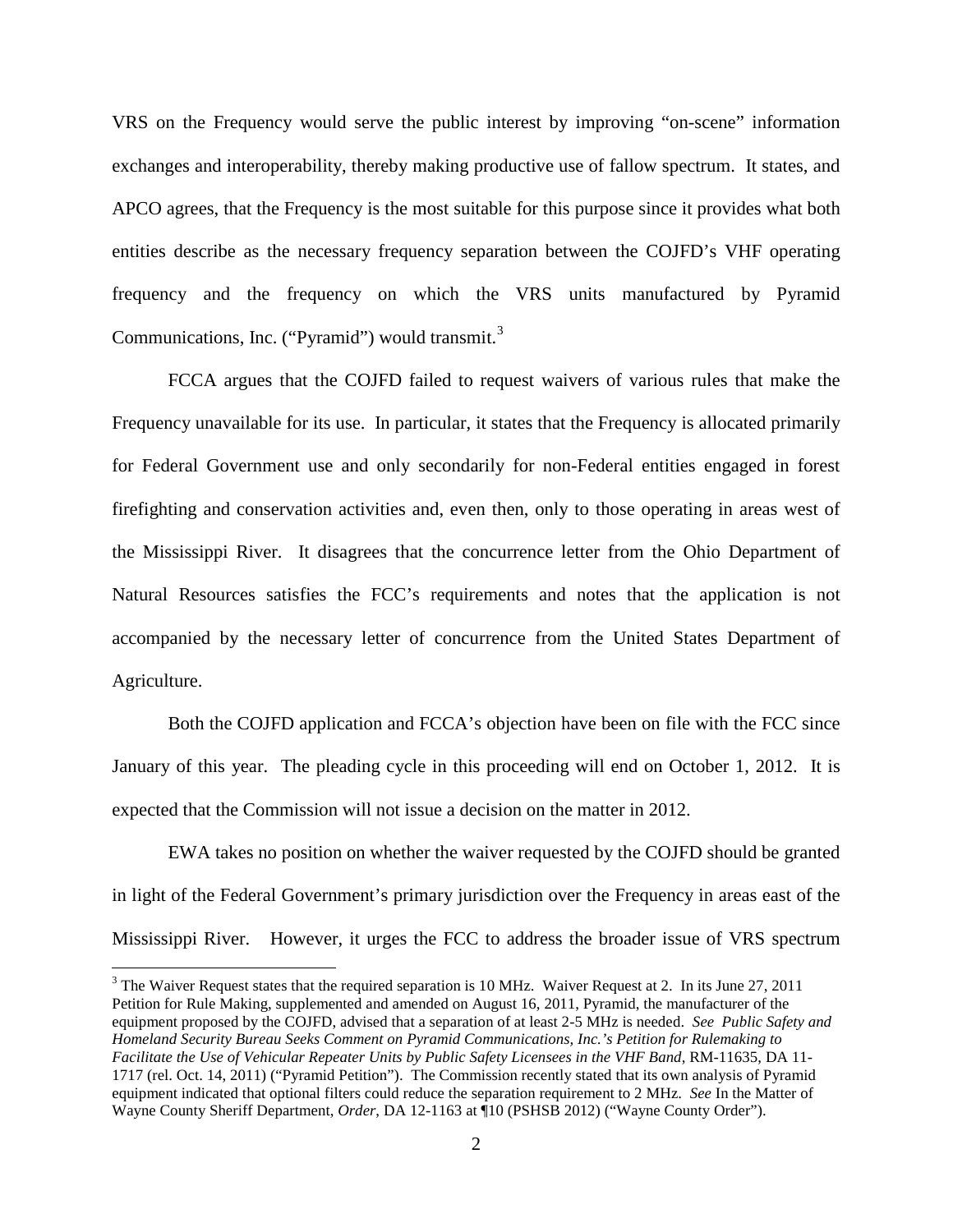availability by taking action promptly on the pending Pyramid Petition. It is clear that certain private land mobile radio users, both Public Safety and Industrial/Business, have a compelling need for the communications capability provided by VRS devices. It also is clear that using such devices requires a separation between the regular and VRS transmit frequencies that is exceedingly difficult to achieve using regularly assignable frequencies in the Part 90 VHF band, and that frequently involves a waiver of the prohibition against inter-service sharing of spectrum between Public Safety and Industrial/Business entities. The lack of designated VRS frequencies in a part of the band that offers the requisite minimum separation triggers waiver requests such as that at issue herein and in the Wayne County proceeding. These individual requests require financial and time investments on the part of the applicant, the FCC, and often, as in this instance, multiple frequency advisory committees that have differing views regarding the appropriate spectrum for these devices.

The record in the Pyramid Petition proceeding closed on November 18, 2011, almost a full year ago. The Commission received a substantial number of comments from a broad array of industry participants, thereby confirming the importance of addressing the general VRS spectrum issue directly and promptly.<sup>[4](#page-2-0)</sup> The FCC apparently has completed an independent assessment of the technical requirements of VRS units, or at least those devices produced by Pyramid, and has drawn certain conclusions about the separation that is needed between frequencies.<sup>[5](#page-2-1)</sup> Based on that analysis, the Commission now should be in a position to issue a Notice of Proposed Rulemaking in which it lays out the Commission's proposal for accommodating VRS devices. The Alliance urges the FCC to adopt rules as expeditiously as

<span id="page-2-0"></span> <sup>4</sup> Comments were filed, among others, by APCO, FCCA, Utilities Telecom Council, American Petroleum Institute, International Municipal Signal Association/International Association of Fire Chiefs, EWA, and a number of public safety entities that use or would like to use VRS devices.

<span id="page-2-1"></span><sup>5</sup> *See* Wayne County Order.